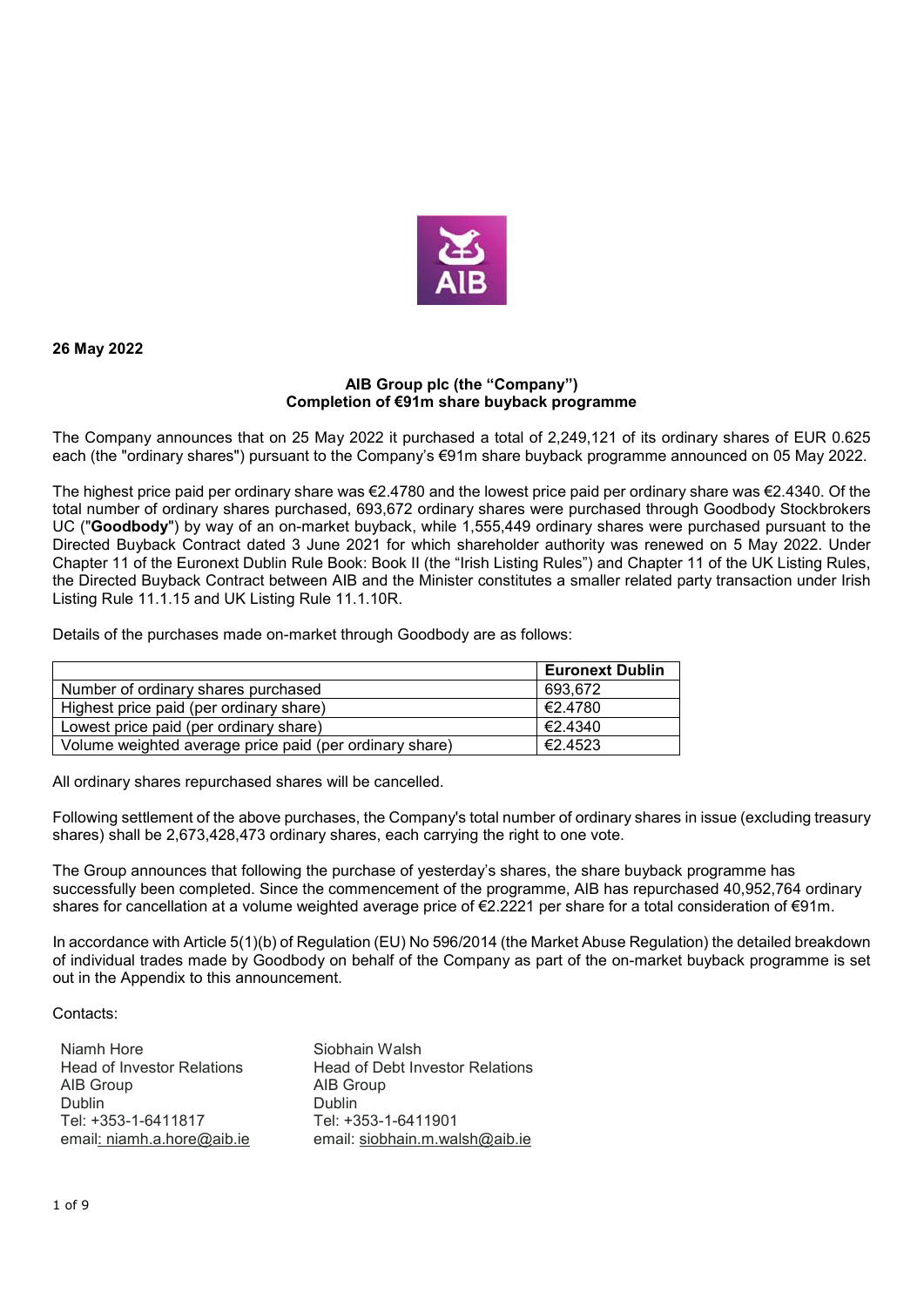## **Appendix**

## **Transaction Details**

| <b>Issuer Name</b>       | AIB Group plc            |
|--------------------------|--------------------------|
| LEI                      | 635400AKJBGNS5WNQL34     |
| <b>ISIN</b>              | IE00BF0L3536             |
| <b>Intermediary Name</b> | Goodbody Stockbrokers UC |
| <b>Intermediary Code</b> | GDBSIE21XXX              |
| Timezone                 | <b>GMT</b>               |
| <b>Currency</b>          | FUR                      |

## **Euronext Dublin**

| <b>Number of Shares</b> | <b>Price per Share (EUR)</b> | <b>Trading venue</b> | <b>Time</b> | of Transaction          |
|-------------------------|------------------------------|----------------------|-------------|-------------------------|
|                         |                              |                      | transaction | <b>Reference Number</b> |
| 3,334                   | 2.4520                       | <b>XDUB</b>          | 08:06:48    | 00026426630TRDU1        |
| 3,639                   | 2.4440                       | <b>XDUB</b>          | 08:07:52    | 00026426657TRDU1        |
| 3,774                   | 2.4460                       | <b>XDUB</b>          | 08:07:52    | 00026426658TRDU1        |
| 3,367                   | 2.4440                       | <b>XDUB</b>          | 08:07:52    | 00026426659TRDU1        |
| 7,889                   | 2.4460                       | <b>XDUB</b>          | 08:07:52    | 00026426660TRDU1        |
| 3,096                   | 2.4400                       | <b>XDUB</b>          | 08:11:21    | 00026426798TRDU1        |
| 3,233                   | 2.4400                       | <b>XDUB</b>          | 08:11:21    | 00026426799TRDU1        |
| 6,177                   | 2.4420                       | <b>XDUB</b>          | 08:20:13    | 00026427214TRDU1        |
| 3,451                   | 2.4380                       | <b>XDUB</b>          | 08:21:13    | 00026427217TRDU1        |
| 3,461                   | 2.4420                       | <b>XDUB</b>          | 08:30:42    | 00026427256TRDU1        |
| 1,819                   | 2.4420                       | <b>XDUB</b>          | 08:30:42    | 00026427257TRDU1        |
| 3,116                   | 2.4420                       | <b>XDUB</b>          | 08:30:42    | 00026427258TRDU1        |
| 1,618                   | 2.4420                       | <b>XDUB</b>          | 08:30:42    | 00026427259TRDU1        |
| 510                     | 2.4380                       | <b>XDUB</b>          | 08:35:13    | 00026427298TRDU1        |
| 3,122                   | 2.4380                       | <b>XDUB</b>          | 08:37:03    | 00026427307TRDU1        |
| 1,863                   | 2.4380                       | <b>XDUB</b>          | 08:37:03    | 00026427308TRDU1        |
| 1,863                   | 2.4380                       | <b>XDUB</b>          | 08:37:03    | 00026427309TRDU1        |
| 2,888                   | 2.4380                       | <b>XDUB</b>          | 08:37:03    | 00026427310TRDU1        |
| 7,832                   | 2.4380                       | <b>XDUB</b>          | 08:37:03    | 00026427311TRDU1        |
| 3,310                   | 2.4460                       | <b>XDUB</b>          | 08:49:26    | 00026427412TRDU1        |
| 2,840                   | 2.4460                       | <b>XDUB</b>          | 08:49:26    | 00026427413TRDU1        |
| 172                     | 2.4460                       | <b>XDUB</b>          | 08:49:26    | 00026427414TRDU1        |
| 2,025                   | 2.4460                       | <b>XDUB</b>          | 08:49:26    | 00026427415TRDU1        |
| 3,017                   | 2.4460                       | <b>XDUB</b>          | 08:49:26    | 00026427416TRDU1        |
| 1,947                   | 2.4460                       | <b>XDUB</b>          | 08:49:26    | 00026427417TRDU1        |
| 250                     | 2.4460                       | <b>XDUB</b>          | 08:49:26    | 00026427418TRDU1        |
| 4,615                   | 2.4460                       | <b>XDUB</b>          | 08:49:26    | 00026427419TRDU1        |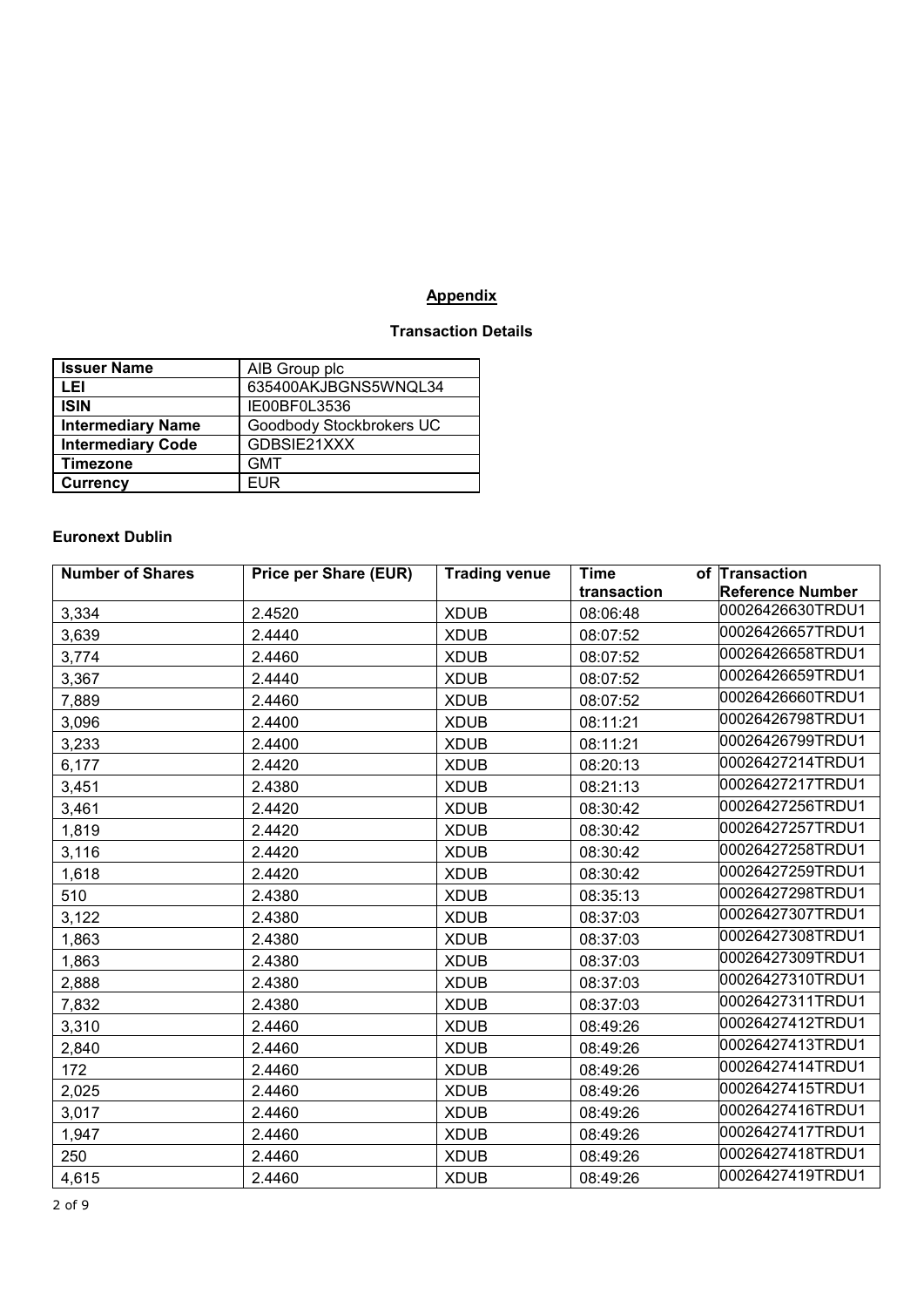| 797   | 2.4460 | <b>XDUB</b> | 08:49:26 | 00026427420TRDU1 |
|-------|--------|-------------|----------|------------------|
| 2,946 | 2.4440 | <b>XDUB</b> | 09:02:06 | 00026427518TRDU1 |
| 2,933 | 2.4460 | <b>XDUB</b> | 09:02:06 | 00026427519TRDU1 |
| 3,059 | 2.4460 | <b>XDUB</b> | 09:02:06 | 00026427520TRDU1 |
| 2,929 | 2.4440 | <b>XDUB</b> | 09:02:06 | 00026427521TRDU1 |
| 2,932 | 2.4380 | <b>XDUB</b> | 09:06:02 | 00026427585TRDU1 |
| 2,907 | 2.4380 | <b>XDUB</b> | 09:06:02 | 00026427586TRDU1 |
| 2,539 | 2.4340 | <b>XDUB</b> | 09:10:02 | 00026427758TRDU1 |
| 338   | 2.4340 | <b>XDUB</b> | 09:10:02 | 00026427759TRDU1 |
| 198   | 2.4460 | <b>XDUB</b> | 09:15:36 | 00026427872TRDU1 |
| 3,128 | 2.4460 | <b>XDUB</b> | 09:15:36 | 00026427873TRDU1 |
| 3,040 | 2.4440 | <b>XDUB</b> | 09:18:01 | 00026427975TRDU1 |
| 1,312 | 2.4420 | <b>XDUB</b> | 09:21:12 | 00026428107TRDU1 |
| 1,782 | 2.4420 | <b>XDUB</b> | 09:23:35 | 00026428117TRDU1 |
| 3,086 | 2.4420 | <b>XDUB</b> | 09:23:35 | 00026428118TRDU1 |
| 990   | 2.4440 | <b>XDUB</b> | 09:28:04 | 00026428237TRDU1 |
| 2,844 | 2.4440 | <b>XDUB</b> | 09:28:04 | 00026428238TRDU1 |
| 1,876 | 2.4440 | <b>XDUB</b> | 09:28:04 | 00026428239TRDU1 |
| 2,860 | 2.4440 | <b>XDUB</b> | 09:35:16 | 00026428332TRDU1 |
| 3,020 | 2.4440 | <b>XDUB</b> | 09:35:26 | 00026428333TRDU1 |
| 67    | 2.4440 | <b>XDUB</b> | 09:35:26 | 00026428334TRDU1 |
| 674   | 2.4420 | <b>XDUB</b> | 09:40:33 | 00026428370TRDU1 |
| 78    | 2.4420 | <b>XDUB</b> | 09:40:33 | 00026428371TRDU1 |
| 828   | 2.4420 | <b>XDUB</b> | 09:40:33 | 00026428372TRDU1 |
| 3,052 | 2.4500 | <b>XDUB</b> | 09:42:09 | 00026428387TRDU1 |
| 8,443 | 2.4460 | <b>XDUB</b> | 09:42:16 | 00026428388TRDU1 |
| 2,084 | 2.4440 | <b>XDUB</b> | 09:51:20 | 00026428496TRDU1 |
| 2,832 | 2.4440 | <b>XDUB</b> | 09:51:20 | 00026428497TRDU1 |
| 727   | 2.4440 | <b>XDUB</b> | 09:51:20 | 00026428498TRDU1 |
| 2,854 | 2.4440 | <b>XDUB</b> | 09:51:20 | 00026428499TRDU1 |
| 3,043 | 2.4420 | <b>XDUB</b> | 10:04:05 | 00026428676TRDU1 |
| 124   | 2.4420 | <b>XDUB</b> | 10:04:05 | 00026428677TRDU1 |
| 1,871 | 2.4420 | <b>XDUB</b> | 10:04:05 | 00026428679TRDU1 |
| 3,193 | 2.4420 | <b>XDUB</b> | 10:04:05 | 00026428680TRDU1 |
| 5,815 | 2.4420 | <b>XDUB</b> | 10:04:05 | 00026428681TRDU1 |
| 1,871 | 2.4420 | <b>XDUB</b> | 10:04:05 | 00026428682TRDU1 |
| 1,871 | 2.4420 | <b>XDUB</b> | 10:04:05 | 00026428683TRDU1 |
| 167   | 2.4420 | <b>XDUB</b> | 10:04:05 | 00026428684TRDU1 |
| 1,026 | 2.4440 | <b>XDUB</b> | 10:06:46 | 00026428930TRDU1 |
| 2,107 | 2.4440 | <b>XDUB</b> | 10:06:48 | 00026428931TRDU1 |
| 311   | 2.4440 | <b>XDUB</b> | 10:19:31 | 00026429324TRDU1 |
| 799   | 2.4440 | <b>XDUB</b> | 10:19:31 | 00026429325TRDU1 |
| 849   | 2.4460 | <b>XDUB</b> | 10:20:36 | 00026429334TRDU1 |
| 1,935 | 2.4460 | <b>XDUB</b> | 10:20:36 | 00026429335TRDU1 |
| 495   | 2.4460 | <b>XDUB</b> | 10:20:38 | 00026429336TRDU1 |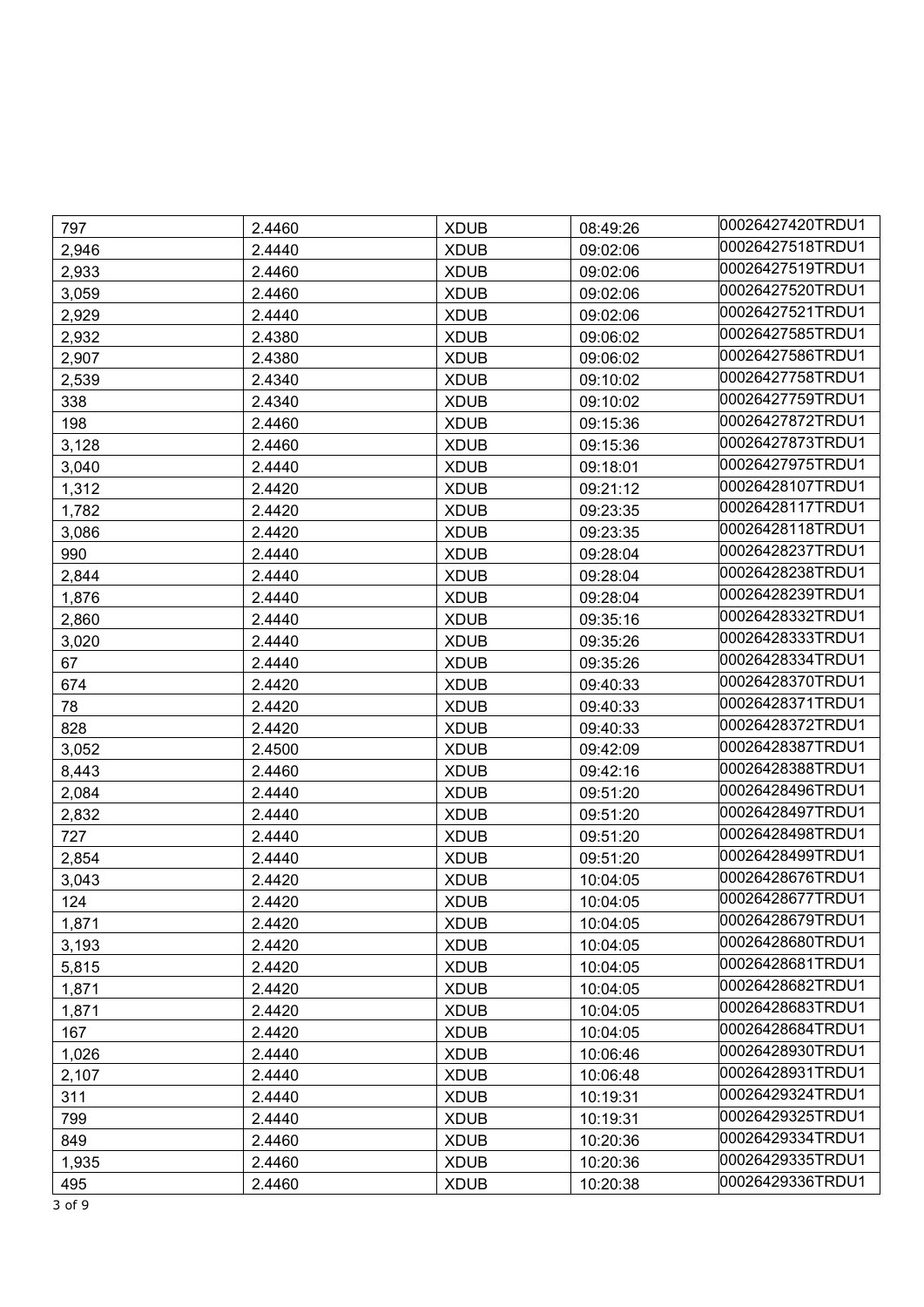| 2,147 | 2.4400 | <b>XDUB</b> | 10:23:17 | 00026429374TRDU1 |
|-------|--------|-------------|----------|------------------|
| 2,147 | 2.4400 | <b>XDUB</b> | 10:23:19 | 00026429375TRDU1 |
| 3,178 | 2.4380 | <b>XDUB</b> | 10:23:30 | 00026429384TRDU1 |
| 2,302 | 2.4380 | <b>XDUB</b> | 10:23:30 | 00026429385TRDU1 |
| 1,798 | 2.4400 | <b>XDUB</b> | 10:23:30 | 00026429386TRDU1 |
| 2,481 | 2.4460 | <b>XDUB</b> | 10:30:26 | 00026429424TRDU1 |
| 655   | 2.4460 | <b>XDUB</b> | 10:30:26 | 00026429425TRDU1 |
| 901   | 2.4440 | <b>XDUB</b> | 10:30:31 | 00026429426TRDU1 |
| 9,051 | 2.4440 | <b>XDUB</b> | 10:49:31 | 00026429589TRDU1 |
| 5,370 | 2.4440 | <b>XDUB</b> | 10:49:31 | 00026429590TRDU1 |
| 6,442 | 2.4440 | <b>XDUB</b> | 10:49:31 | 00026429591TRDU1 |
| 3,042 | 2.4440 | <b>XDUB</b> | 10:49:31 | 00026429592TRDU1 |
| 179   | 2.4460 | <b>XDUB</b> | 10:59:56 | 00026429755TRDU1 |
| 2,892 | 2.4500 | <b>XDUB</b> | 11:02:44 | 00026429784TRDU1 |
| 174   | 2.4460 | <b>XDUB</b> | 11:05:12 | 00026429866TRDU1 |
| 5,000 | 2.4460 | <b>XDUB</b> | 11:05:49 | 00026429869TRDU1 |
| 628   | 2.4460 | <b>XDUB</b> | 11:05:57 | 00026429884TRDU1 |
| 894   | 2.4500 | <b>XDUB</b> | 11:07:46 | 00026429889TRDU1 |
| 1,564 | 2.4500 | <b>XDUB</b> | 11:07:54 | 00026429891TRDU1 |
| 649   | 2.4500 | <b>XDUB</b> | 11:08:23 | 00026429896TRDU1 |
| 3,045 | 2.4500 | <b>XDUB</b> | 11:08:23 | 00026429897TRDU1 |
| 1,809 | 2.4480 | <b>XDUB</b> | 11:08:23 | 00026429898TRDU1 |
| 1,306 | 2.4480 | <b>XDUB</b> | 11:08:27 | 00026429899TRDU1 |
| 3,353 | 2.4500 | <b>XDUB</b> | 11:20:40 | 00026429994TRDU1 |
| 625   | 2.4500 | <b>XDUB</b> | 11:23:57 | 00026430011TRDU1 |
| 809   | 2.4500 | <b>XDUB</b> | 11:24:42 | 00026430016TRDU1 |
| 2,600 | 2.4500 | <b>XDUB</b> | 11:24:42 | 00026430017TRDU1 |
| 960   | 2.4460 | <b>XDUB</b> | 11:25:52 | 00026430035TRDU1 |
| 3,500 | 2.4480 | <b>XDUB</b> | 11:33:56 | 00026430074TRDU1 |
| 720   | 2.4480 | <b>XDUB</b> | 11:33:56 | 00026430075TRDU1 |
| 715   | 2.4480 | <b>XDUB</b> | 11:33:56 | 00026430076TRDU1 |
| 3,309 | 2.4480 | <b>XDUB</b> | 11:34:07 | 00026430078TRDU1 |
| 1,840 | 2.4480 | <b>XDUB</b> | 11:38:03 | 00026430102TRDU1 |
| 400   | 2.4480 | <b>XDUB</b> | 11:39:18 | 00026430104TRDU1 |
| 2,835 | 2.4480 | <b>XDUB</b> | 11:39:49 | 00026430111TRDU1 |
| 430   | 2.4480 | <b>XDUB</b> | 11:39:49 | 00026430112TRDU1 |
| 353   | 2.4500 | <b>XDUB</b> | 11:43:17 | 00026430153TRDU1 |
| 3,017 | 2.4500 | <b>XDUB</b> | 11:43:27 | 00026430154TRDU1 |
| 198   | 2.4500 | <b>XDUB</b> | 11:43:27 | 00026430155TRDU1 |
| 882   | 2.4500 | <b>XDUB</b> | 11:47:04 | 00026430224TRDU1 |
| 735   | 2.4500 | <b>XDUB</b> | 11:47:04 | 00026430225TRDU1 |
| 999   | 2.4500 | <b>XDUB</b> | 11:47:04 | 00026430226TRDU1 |
| 761   | 2.4500 | <b>XDUB</b> | 11:49:44 | 00026430351TRDU1 |
| 2,880 | 2.4500 | <b>XDUB</b> | 11:50:33 | 00026430354TRDU1 |
| 445   | 2.4500 | <b>XDUB</b> | 11:53:32 | 00026430384TRDU1 |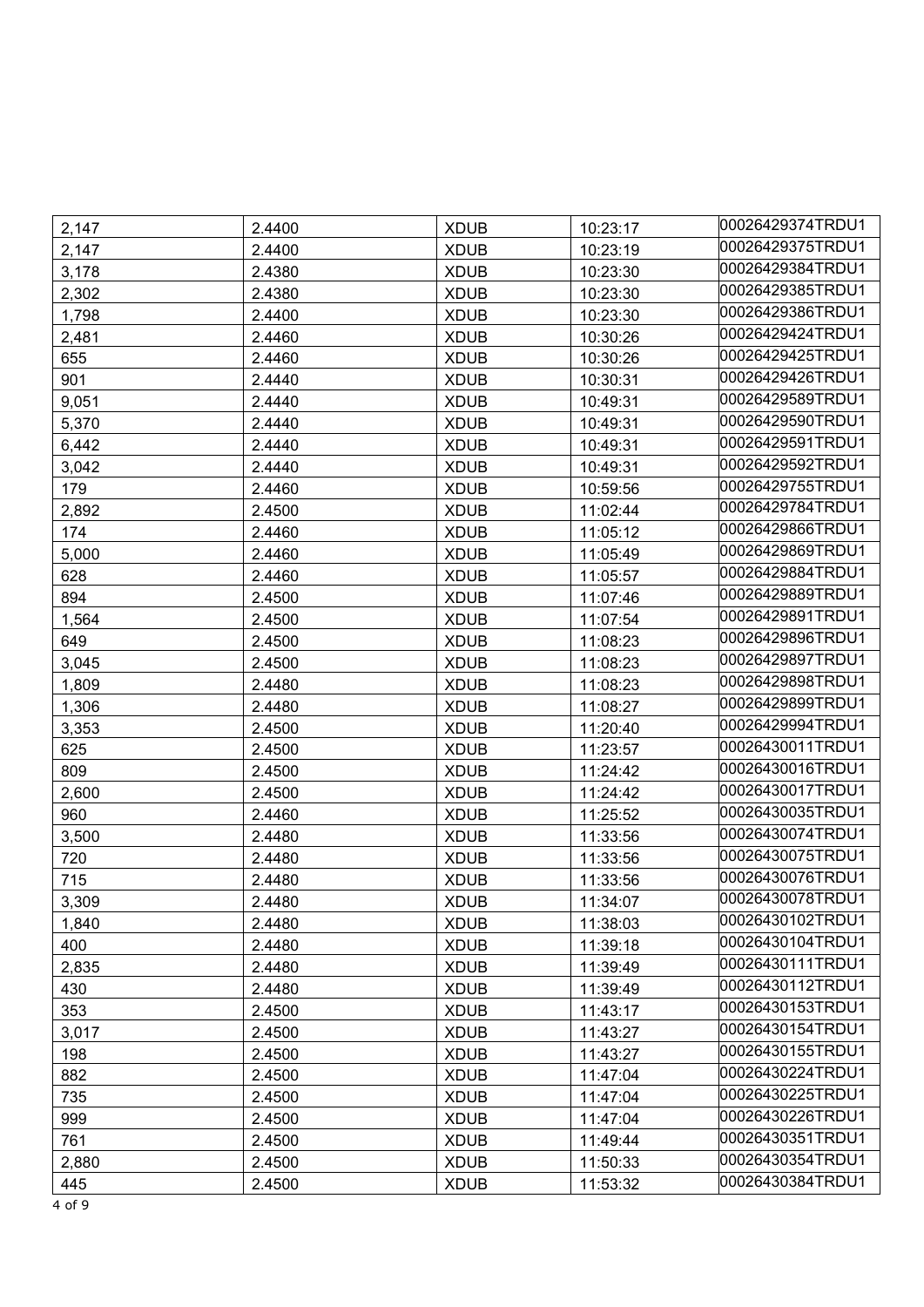| 2,957 | 2.4500 | <b>XDUB</b> | 11:54:05 | 00026430404TRDU1 |
|-------|--------|-------------|----------|------------------|
| 530   | 2.4500 | <b>XDUB</b> | 11:57:03 | 00026430432TRDU1 |
| 386   | 2.4500 | <b>XDUB</b> | 11:57:03 | 00026430433TRDU1 |
| 2,105 | 2.4500 | <b>XDUB</b> | 11:58:13 | 00026430439TRDU1 |
| 865   | 2.4500 | <b>XDUB</b> | 11:58:13 | 00026430440TRDU1 |
| 796   | 2.4500 | <b>XDUB</b> | 12:01:27 | 00026430459TRDU1 |
| 2,844 | 2.4500 | <b>XDUB</b> | 12:02:13 | 00026430464TRDU1 |
| 2,838 | 2.4480 | <b>XDUB</b> | 12:05:06 | 00026430500TRDU1 |
| 308   | 2.4480 | <b>XDUB</b> | 12:08:18 | 00026430530TRDU1 |
| 443   | 2.4480 | <b>XDUB</b> | 12:08:18 | 00026430531TRDU1 |
| 3,284 | 2.4480 | <b>XDUB</b> | 12:09:06 | 00026430535TRDU1 |
| 406   | 2.4480 | <b>XDUB</b> | 12:12:34 | 00026430601TRDU1 |
| 2,641 | 2.4480 | <b>XDUB</b> | 12:12:34 | 00026430602TRDU1 |
| 512   | 2.4480 | <b>XDUB</b> | 12:15:50 | 00026430667TRDU1 |
| 49    | 2.4480 | <b>XDUB</b> | 12:15:50 | 00026430668TRDU1 |
| 2,795 | 2.4480 | <b>XDUB</b> | 12:15:50 | 00026430669TRDU1 |
| 2,691 | 2.4440 | <b>XDUB</b> | 12:16:00 | 00026430670TRDU1 |
| 2,174 | 2.4440 | <b>XDUB</b> | 12:16:00 | 00026430671TRDU1 |
| 517   | 2.4440 | <b>XDUB</b> | 12:16:00 | 00026430672TRDU1 |
| 4,112 | 2.4440 | <b>XDUB</b> | 12:16:00 | 00026430673TRDU1 |
| 1,054 | 2.4440 | <b>XDUB</b> | 12:16:00 | 00026430674TRDU1 |
| 865   | 2.4440 | <b>XDUB</b> | 12:16:00 | 00026430675TRDU1 |
| 729   | 2.4520 | <b>XDUB</b> | 12:31:56 | 00026430868TRDU1 |
| 101   | 2.4520 | <b>XDUB</b> | 12:31:56 | 00026430869TRDU1 |
| 1,550 | 2.4520 | <b>XDUB</b> | 12:31:56 | 00026430870TRDU1 |
| 610   | 2.4520 | <b>XDUB</b> | 12:34:38 | 00026430882TRDU1 |
| 3,117 | 2.4520 | <b>XDUB</b> | 12:35:12 | 00026430890TRDU1 |
| 187   | 2.4520 | <b>XDUB</b> | 12:35:12 | 00026430891TRDU1 |
| 3,083 | 2.4520 | <b>XDUB</b> | 12:38:57 | 00026430903TRDU1 |
| 1,000 | 2.4500 | <b>XDUB</b> | 12:42:18 | 00026430907TRDU1 |
| 2,118 | 2.4500 | <b>XDUB</b> | 12:42:18 | 00026430908TRDU1 |
| 1,484 | 2.4460 | <b>XDUB</b> | 12:44:59 | 00026430919TRDU1 |
| 428   | 2.4460 | <b>XDUB</b> | 12:44:59 | 00026430920TRDU1 |
| 2,861 | 2.4500 | <b>XDUB</b> | 12:49:23 | 00026430938TRDU1 |
| 3,409 | 2.4520 | <b>XDUB</b> | 12:50:48 | 00026430948TRDU1 |
| 3.065 | 2.4520 | <b>XDUB</b> | 12:54:24 | 00026430957TRDU1 |
| 2,880 | 2.4520 | <b>XDUB</b> | 12:57:35 | 00026430993TRDU1 |
| 64    | 2.4520 | <b>XDUB</b> | 12:57:35 | 00026430994TRDU1 |
| 232   | 2.4520 | <b>XDUB</b> | 13:00:49 | 00026430998TRDU1 |
| 2,837 | 2.4520 | <b>XDUB</b> | 13:00:49 | 00026430999TRDU1 |
| 489   | 2.4520 | <b>XDUB</b> | 13:03:55 | 00026431065TRDU1 |
| 3,270 | 2.4520 | <b>XDUB</b> | 13:04:23 | 00026431067TRDU1 |
| 3,408 | 2.4520 | <b>XDUB</b> | 13:07:57 | 00026431069TRDU1 |
| 3,414 | 2.4520 | <b>XDUB</b> | 13:11:16 | 00026431073TRDU1 |
| 750   | 2.4540 | <b>XDUB</b> | 13:33:57 | 00026431219TRDU1 |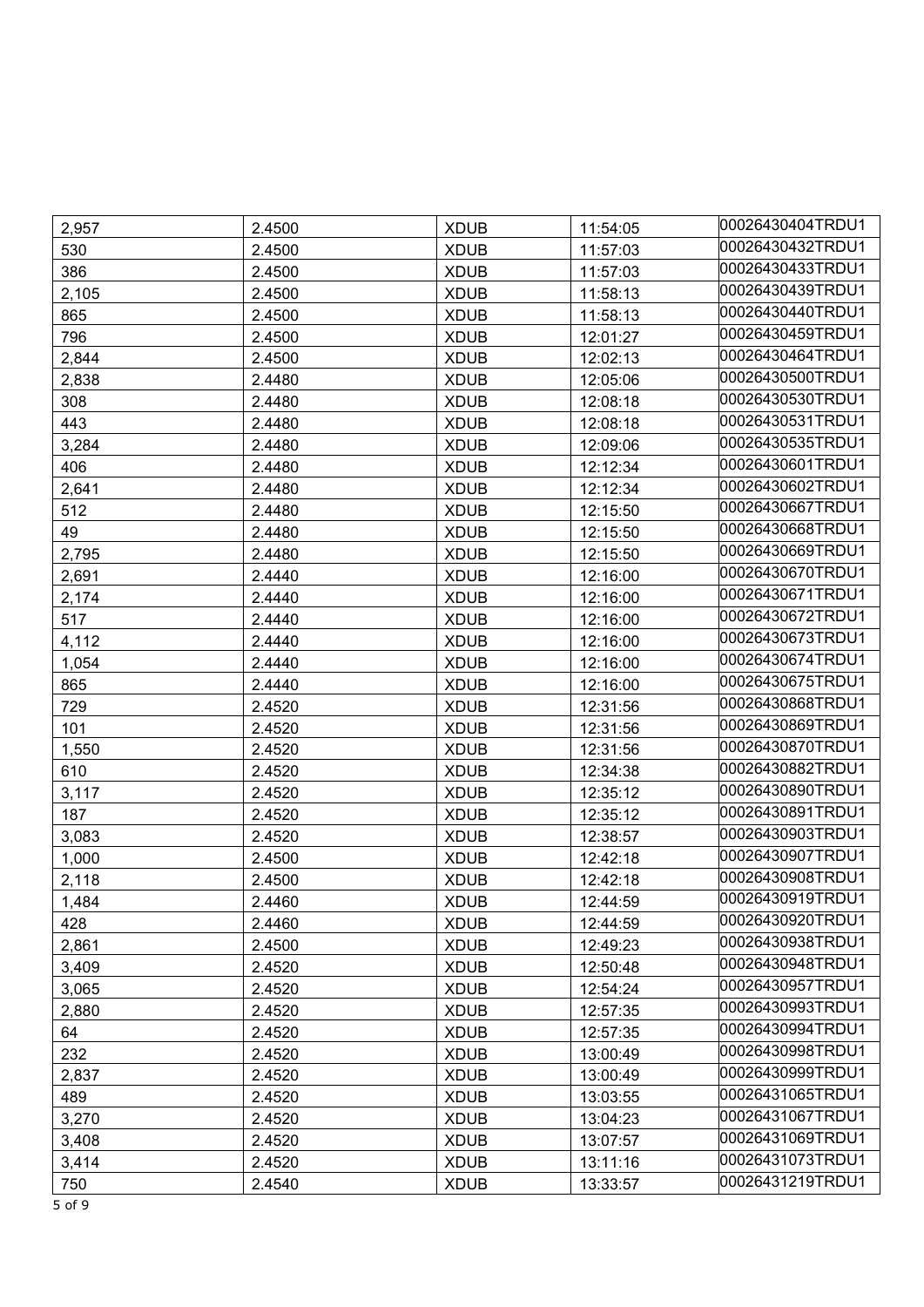| 3,074  | 2.4540 | <b>XDUB</b> | 13:36:57 | 00026431245TRDU1 |
|--------|--------|-------------|----------|------------------|
| 12,289 | 2.4540 | <b>XDUB</b> | 13:36:57 | 00026431246TRDU1 |
| 3,427  | 2.4540 | <b>XDUB</b> | 13:36:57 | 00026431247TRDU1 |
| 2,304  | 2.4540 | <b>XDUB</b> | 13:36:57 | 00026431248TRDU1 |
| 7,903  | 2.4540 | <b>XDUB</b> | 13:36:57 | 00026431249TRDU1 |
| 1,978  | 2.4540 | <b>XDUB</b> | 13:36:57 | 00026431250TRDU1 |
| 619    | 2.4540 | <b>XDUB</b> | 13:36:57 | 00026431251TRDU1 |
| 2,572  | 2.4540 | <b>XDUB</b> | 13:36:57 | 00026431252TRDU1 |
| 1,096  | 2.4540 | <b>XDUB</b> | 13:36:57 | 00026431253TRDU1 |
| 2,943  | 2.4500 | <b>XDUB</b> | 13:41:00 | 00026431277TRDU1 |
| 5,772  | 2.4560 | <b>XDUB</b> | 13:54:04 | 00026431429TRDU1 |
| 796    | 2.4560 | <b>XDUB</b> | 13:56:17 | 00026431457TRDU1 |
| 2,364  | 2.4560 | <b>XDUB</b> | 13:56:17 | 00026431458TRDU1 |
| 1,246  | 2.4560 | <b>XDUB</b> | 13:58:54 | 00026431485TRDU1 |
| 426    | 2.4560 | <b>XDUB</b> | 13:58:54 | 00026431486TRDU1 |
| 1,358  | 2.4560 | <b>XDUB</b> | 13:58:54 | 00026431487TRDU1 |
| 2,870  | 2.4560 | <b>XDUB</b> | 14:01:38 | 00026431540TRDU1 |
| 397    | 2.4560 | <b>XDUB</b> | 14:01:38 | 00026431541TRDU1 |
| 2,929  | 2.4560 | <b>XDUB</b> | 14:04:18 | 00026431570TRDU1 |
| 2,989  | 2.4580 | <b>XDUB</b> | 14:07:08 | 00026431593TRDU1 |
| 464    | 2.4580 | <b>XDUB</b> | 14:08:56 | 00026431603TRDU1 |
| 254    | 2.4580 | <b>XDUB</b> | 14:08:56 | 00026431604TRDU1 |
| 772    | 2.4580 | <b>XDUB</b> | 14:08:56 | 00026431605TRDU1 |
| 2,044  | 2.4580 | <b>XDUB</b> | 14:09:57 | 00026431606TRDU1 |
| 3,361  | 2.4580 | <b>XDUB</b> | 14:11:26 | 00026431611TRDU1 |
| 1,467  | 2.4580 | <b>XDUB</b> | 14:14:11 | 00026431639TRDU1 |
| 796    | 2.4580 | <b>XDUB</b> | 14:14:11 | 00026431640TRDU1 |
| 1,166  | 2.4580 | <b>XDUB</b> | 14:14:11 | 00026431641TRDU1 |
| 1,618  | 2.4580 | <b>XDUB</b> | 14:16:47 | 00026431664TRDU1 |
| 431    | 2.4580 | <b>XDUB</b> | 14:16:47 | 00026431665TRDU1 |
| 495    | 2.4580 | <b>XDUB</b> | 14:16:47 | 00026431666TRDU1 |
| 2,926  | 2.4580 | <b>XDUB</b> | 14:18:34 | 00026431677TRDU1 |
| 92     | 2.4580 | <b>XDUB</b> | 14:18:34 | 00026431678TRDU1 |
| 1,529  | 2.4580 | <b>XDUB</b> | 14:20:53 | 00026431717TRDU1 |
| 796    | 2.4580 | <b>XDUB</b> | 14:20:53 | 00026431718TRDU1 |
| 511    | 2.4580 | <b>XDUB</b> | 14:20:53 | 00026431719TRDU1 |
| 157    | 2.4580 | <b>XDUB</b> | 14:20:53 | 00026431720TRDU1 |
| 2,867  | 2.4580 | <b>XDUB</b> | 14:23:11 | 00026431739TRDU1 |
| 202    | 2.4580 | <b>XDUB</b> | 14:23:11 | 00026431740TRDU1 |
| 2,923  | 2.4580 | <b>XDUB</b> | 14:25:21 | 00026431781TRDU1 |
| 292    | 2.4580 | <b>XDUB</b> | 14:27:34 | 00026431803TRDU1 |
| 1,238  | 2.4580 | <b>XDUB</b> | 14:27:34 | 00026431804TRDU1 |
| 1,673  | 2.4580 | <b>XDUB</b> | 14:27:34 | 00026431805TRDU1 |
| 3,111  | 2.4520 | <b>XDUB</b> | 14:28:31 | 00026431816TRDU1 |
| 126    | 2.4520 | <b>XDUB</b> | 14:28:31 | 00026431817TRDU1 |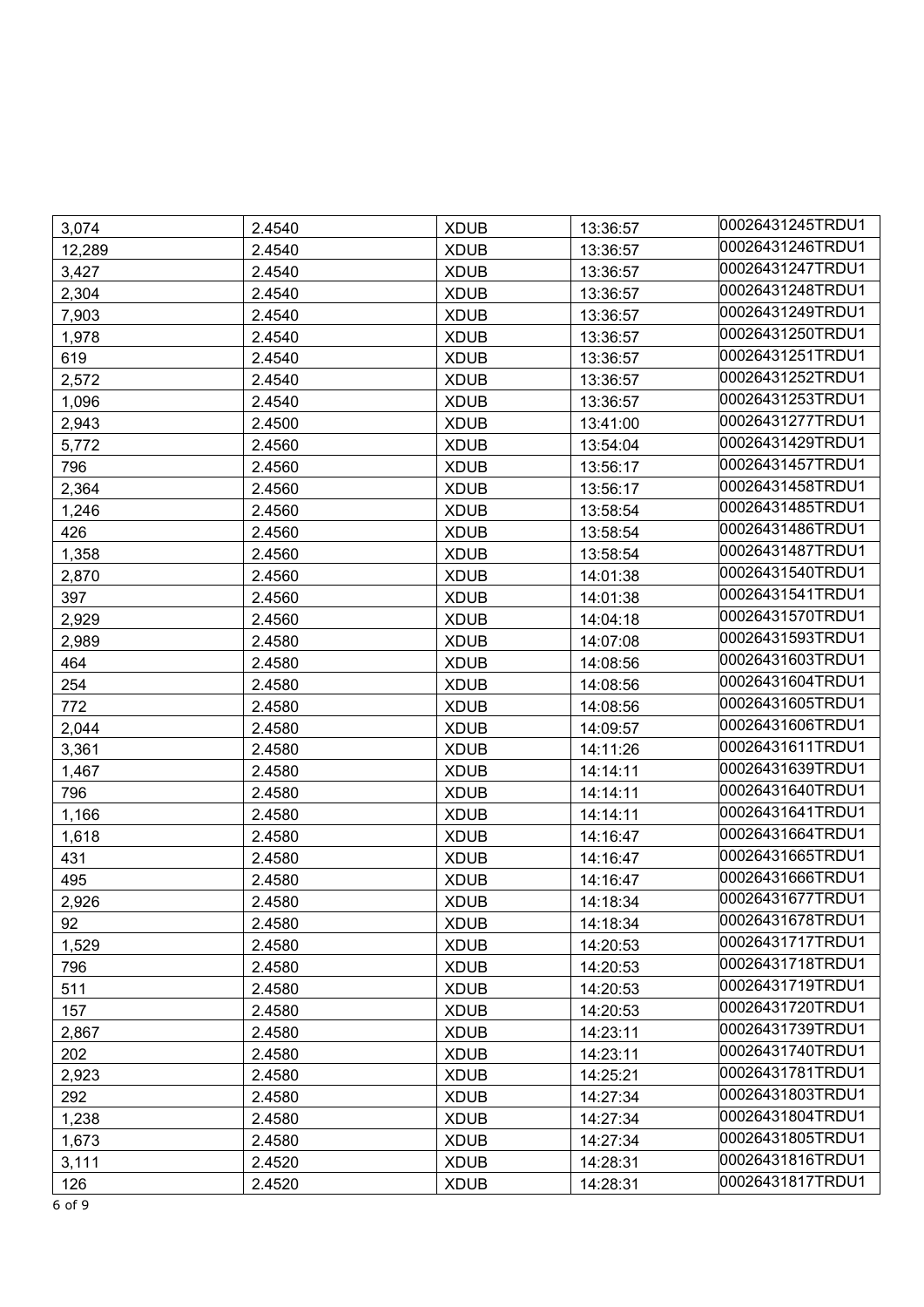| 2,829  | 2.4520 | <b>XDUB</b> | 14:28:31 | 00026431818TRDU1 |
|--------|--------|-------------|----------|------------------|
| 561    | 2.4500 | <b>XDUB</b> | 14:28:36 | 00026431821TRDU1 |
| 549    | 2.4500 | <b>XDUB</b> | 14:30:19 | 00026431935TRDU1 |
| 1,330  | 2.4500 | <b>XDUB</b> | 14:30:19 | 00026431936TRDU1 |
| 4,493  | 2.4500 | <b>XDUB</b> | 14:30:21 | 00026431942TRDU1 |
| 6,366  | 2.4500 | <b>XDUB</b> | 14:30:21 | 00026431943TRDU1 |
| 13,188 | 2.4560 | <b>XDUB</b> | 14:39:35 | 00026432100TRDU1 |
| 2,586  | 2.4540 | <b>XDUB</b> | 14:48:57 | 00026432329TRDU1 |
| 5,898  | 2.4540 | <b>XDUB</b> | 14:48:57 | 00026432330TRDU1 |
| 3,492  | 2.4560 | <b>XDUB</b> | 14:48:57 | 00026432331TRDU1 |
| 7,161  | 2.4540 | <b>XDUB</b> | 14:48:57 | 00026432332TRDU1 |
| 483    | 2.4560 | <b>XDUB</b> | 14:48:57 | 00026432333TRDU1 |
| 5,831  | 2.4540 | <b>XDUB</b> | 14:48:57 | 00026432334TRDU1 |
| 1,923  | 2.4560 | <b>XDUB</b> | 14:48:57 | 00026432335TRDU1 |
| 2,877  | 2.4540 | <b>XDUB</b> | 14:49:22 | 00026432342TRDU1 |
| 310    | 2.4540 | <b>XDUB</b> | 14:49:22 | 00026432343TRDU1 |
| 2,886  | 2.4540 | <b>XDUB</b> | 15:00:55 | 00026432574TRDU1 |
| 9,249  | 2.4540 | <b>XDUB</b> | 15:06:03 | 00026432703TRDU1 |
| 6,340  | 2.4540 | <b>XDUB</b> | 15:06:03 | 00026432704TRDU1 |
| 673    | 2.4540 | <b>XDUB</b> | 15:06:03 | 00026432705TRDU1 |
| 6,067  | 2.4540 | <b>XDUB</b> | 15:06:03 | 00026432706TRDU1 |
| 3,500  | 2.4520 | <b>XDUB</b> | 15:06:03 | 00026432707TRDU1 |
| 227    | 2.4520 | <b>XDUB</b> | 15:06:03 | 00026432708TRDU1 |
| 1,696  | 2.4520 | <b>XDUB</b> | 15:06:03 | 00026432709TRDU1 |
| 1,747  | 2.4580 | <b>XDUB</b> | 15:16:30 | 00026433111TRDU1 |
| 1,232  | 2.4580 | <b>XDUB</b> | 15:16:30 | 00026433112TRDU1 |
| 6,237  | 2.4560 | <b>XDUB</b> | 15:16:42 | 00026433114TRDU1 |
| 2,172  | 2.4560 | <b>XDUB</b> | 15:16:42 | 00026433115TRDU1 |
| 378    | 2.4560 | <b>XDUB</b> | 15:16:42 | 00026433116TRDU1 |
| 2,172  | 2.4560 | <b>XDUB</b> | 15:16:42 | 00026433117TRDU1 |
| 5,270  | 2.4560 | <b>XDUB</b> | 15:16:42 | 00026433120TRDU1 |
| 967    | 2.4560 | <b>XDUB</b> | 15:16:42 | 00026433121TRDU1 |
| 3,126  | 2.4560 | <b>XDUB</b> | 15:16:43 | 00026433123TRDU1 |
| 14     | 2.4560 | <b>XDUB</b> | 15:16:43 | 00026433124TRDU1 |
| 459    | 2.4560 | <b>XDUB</b> | 15:16:48 | 00026433125TRDU1 |
| 2,672  | 2.4540 | <b>XDUB</b> | 15:21:31 | 00026433210TRDU1 |
| 593    | 2.4540 | <b>XDUB</b> | 15:21:54 | 00026433228TRDU1 |
| 1,099  | 2.4540 | <b>XDUB</b> | 15:21:54 | 00026433229TRDU1 |
| 31     | 2.4540 | <b>XDUB</b> | 15:25:03 | 00026433302TRDU1 |
| 1,019  | 2.4540 | <b>XDUB</b> | 15:25:13 | 00026433305TRDU1 |
| 1,340  | 2.4540 | <b>XDUB</b> | 15:25:35 | 00026433312TRDU1 |
| 671    | 2.4540 | <b>XDUB</b> | 15:27:11 | 00026433351TRDU1 |
| 983    | 2.4540 | <b>XDUB</b> | 15:27:43 | 00026433369TRDU1 |
| 905    | 2.4580 | <b>XDUB</b> | 15:33:42 | 00026433587TRDU1 |
| 6,146  | 2.4600 | <b>XDUB</b> | 15:34:48 | 00026433625TRDU1 |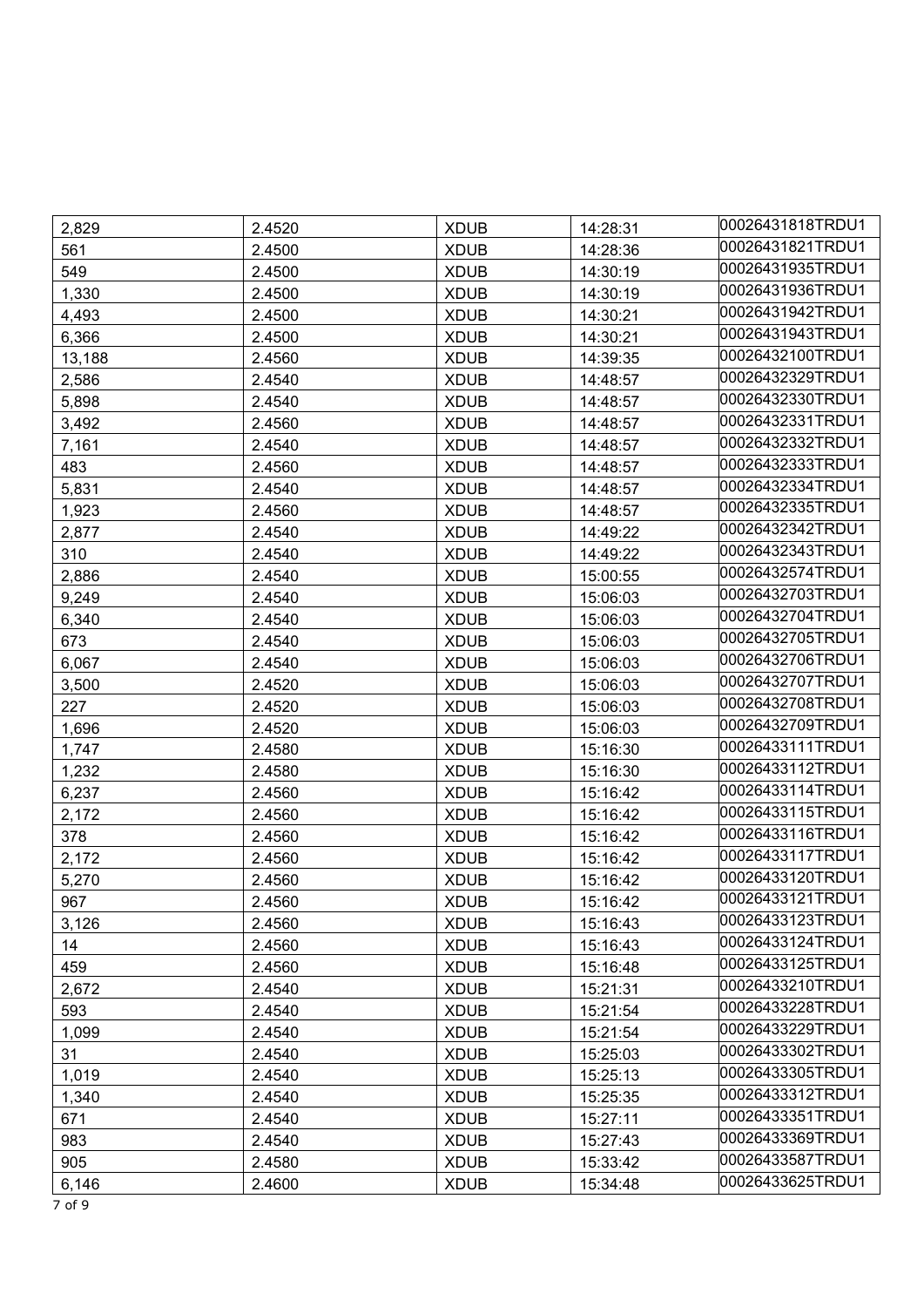| 761   | 2.4680 | <b>XDUB</b> | 15:36:31 | 00026433655TRDU1 |
|-------|--------|-------------|----------|------------------|
| 2,464 | 2.4680 | <b>XDUB</b> | 15:36:31 | 00026433656TRDU1 |
| 2,872 | 2.4700 | <b>XDUB</b> | 15:37:53 | 00026433710TRDU1 |
| 7,176 | 2.4680 | <b>XDUB</b> | 15:37:55 | 00026433711TRDU1 |
| 2,841 | 2.4680 | <b>XDUB</b> | 15:37:55 | 00026433712TRDU1 |
| 6,994 | 2.4680 | <b>XDUB</b> | 15:37:55 | 00026433713TRDU1 |
| 182   | 2.4680 | <b>XDUB</b> | 15:37:55 | 00026433714TRDU1 |
| 55    | 2.4680 | <b>XDUB</b> | 15:37:55 | 00026433715TRDU1 |
| 3,235 | 2.4640 | <b>XDUB</b> | 15:41:44 | 00026433881TRDU1 |
| 156   | 2.4580 | <b>XDUB</b> | 15:46:06 | 00026434067TRDU1 |
| 1,051 | 2.4580 | <b>XDUB</b> | 15:46:36 | 00026434091TRDU1 |
| 1,061 | 2.4580 | <b>XDUB</b> | 15:47:06 | 00026434098TRDU1 |
| 1,191 | 2.4580 | <b>XDUB</b> | 15:47:39 | 00026434116TRDU1 |
| 441   | 2.4580 | <b>XDUB</b> | 15:48:12 | 00026434124TRDU1 |
| 755   | 2.4580 | <b>XDUB</b> | 15:48:12 | 00026434125TRDU1 |
| 1,422 | 2.4580 | <b>XDUB</b> | 15:48:51 | 00026434149TRDU1 |
| 2,173 | 2.4580 | <b>XDUB</b> | 15:49:17 | 00026434153TRDU1 |
| 2,777 | 2.4580 | <b>XDUB</b> | 15:49:17 | 00026434154TRDU1 |
| 1,268 | 2.4580 | <b>XDUB</b> | 15:49:17 | 00026434155TRDU1 |
| 595   | 2.4580 | <b>XDUB</b> | 15:50:39 | 00026434221TRDU1 |
| 1,451 | 2.4560 | <b>XDUB</b> | 15:51:57 | 00026434242TRDU1 |
| 1,085 | 2.4560 | <b>XDUB</b> | 15:52:30 | 00026434261TRDU1 |
| 1,137 | 2.4580 | <b>XDUB</b> | 15:54:15 | 00026434318TRDU1 |
| 1,037 | 2.4640 | <b>XDUB</b> | 15:57:47 | 00026434475TRDU1 |
| 2,090 | 2.4640 | <b>XDUB</b> | 15:57:47 | 00026434476TRDU1 |
| 1,147 | 2.4680 | <b>XDUB</b> | 16:00:13 | 00026434560TRDU1 |
| 229   | 2.4680 | <b>XDUB</b> | 16:00:13 | 00026434561TRDU1 |
| 123   | 2.4680 | <b>XDUB</b> | 16:00:13 | 00026434562TRDU1 |
| 646   | 2.4680 | <b>XDUB</b> | 16:00:30 | 00026434566TRDU1 |
| 9,234 | 2.4680 | <b>XDUB</b> | 16:00:30 | 00026434567TRDU1 |
| 2,458 | 2.4680 | <b>XDUB</b> | 16:00:30 | 00026434568TRDU1 |
| 9,234 | 2.4680 | <b>XDUB</b> | 16:00:30 | 00026434569TRDU1 |
| 292   | 2.4680 | <b>XDUB</b> | 16:00:30 | 00026434570TRDU1 |
| 354   | 2.4680 | <b>XDUB</b> | 16:00:30 | 00026434571TRDU1 |
| 292   | 2.4680 | <b>XDUB</b> | 16:00:30 | 00026434572TRDU1 |
| 3,437 | 2.4680 | <b>XDUB</b> | 16:00:30 | 00026434573TRDU1 |
| 1,317 | 2.4620 | <b>XDUB</b> | 16:03:15 | 00026434632TRDU1 |
| 142   | 2.4620 | <b>XDUB</b> | 16:03:15 | 00026434633TRDU1 |
| 1,103 | 2.4620 | <b>XDUB</b> | 16:05:57 | 00026434679TRDU1 |
| 751   | 2.4620 | <b>XDUB</b> | 16:07:21 | 00026434695TRDU1 |
| 1,248 | 2.4620 | <b>XDUB</b> | 16:07:48 | 00026434702TRDU1 |
| 1,367 | 2.4620 | <b>XDUB</b> | 16:08:18 | 00026434734TRDU1 |
| 439   | 2.4620 | <b>XDUB</b> | 16:08:45 | 00026434738TRDU1 |
| 675   | 2.4620 | <b>XDUB</b> | 16:10:33 | 00026434771TRDU1 |
| 1,313 | 2.4620 | <b>XDUB</b> | 16:11:03 | 00026434776TRDU1 |